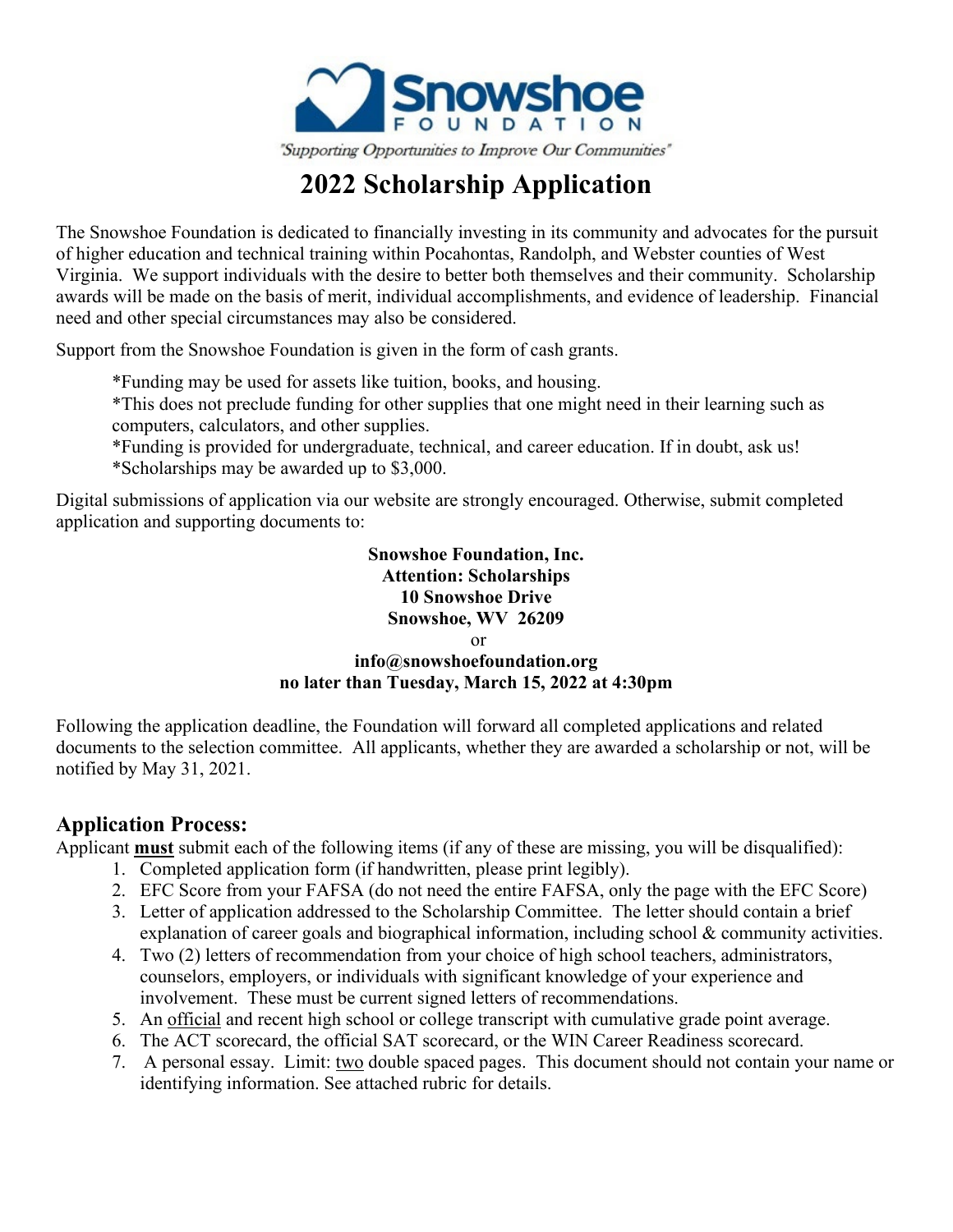## **2022 Snowshoe Foundation Educational Scholarship Application**

|                                                             |                                                                         | E-mail Address: No. 1998. The Contract of the Contract of the Contract of the Contract of the Contract of the Contract of the Contract of the Contract of the Contract of the Contract of the Contract of the Contract of the |
|-------------------------------------------------------------|-------------------------------------------------------------------------|-------------------------------------------------------------------------------------------------------------------------------------------------------------------------------------------------------------------------------|
|                                                             |                                                                         |                                                                                                                                                                                                                               |
|                                                             |                                                                         | Home Phone $\#$ : $\qquad \qquad \qquad \qquad \qquad \qquad \text{Cell Phone } \#$ :                                                                                                                                         |
|                                                             |                                                                         | Graduating High School Senior - if yes, Name of High School: Cambridge School:                                                                                                                                                |
| GED or Equivalent                                           |                                                                         |                                                                                                                                                                                                                               |
| College Student - if yes, what year:                        |                                                                         |                                                                                                                                                                                                                               |
|                                                             |                                                                         |                                                                                                                                                                                                                               |
| If currently enrolled in College/Institution:               |                                                                         |                                                                                                                                                                                                                               |
|                                                             |                                                                         | Graduation Date: Major/Field of Study: Major/Field of Study:                                                                                                                                                                  |
|                                                             |                                                                         | Is your parent(s) or another relative an employee of Snowshoe Mountain: Ves<br>No                                                                                                                                             |
| Have you ever been an employee of Snowshoe Mountain: Yes No |                                                                         |                                                                                                                                                                                                                               |
|                                                             |                                                                         | Personal Essay Topic: If you could have dinner with anyone past or present, who would it be and why?                                                                                                                          |
|                                                             |                                                                         | Date:                                                                                                                                                                                                                         |
|                                                             | educational goals.<br>publicity about your receipt of this scholarship. | The Snowshoe Foundation requires that you recognize or promote its support of you and your<br>In your final report, you will be asked to submit news articles, signs, newsletters, and any other                              |
|                                                             | Thank you for submitting this application.                              | Good luck to you as you strive to accomplish your educational goals.                                                                                                                                                          |